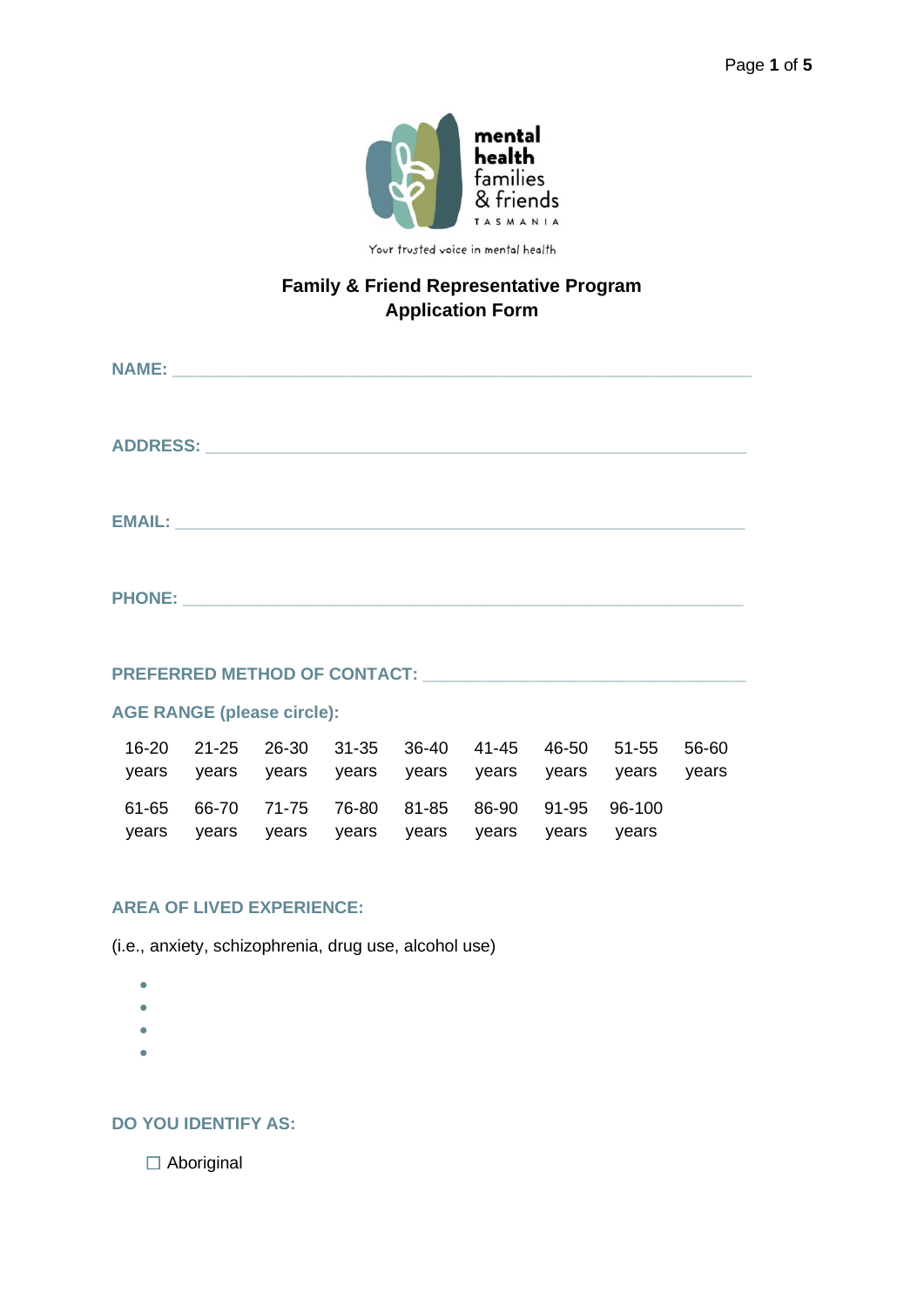☐ Torres Strait Islander

☐ Both

□ Neither

□ Prefer not to say

## **DO YOU IDENTIFY AS COMING FROM A CULTURALLY AND LINGUISTICALLY DIVERSE COMMUNITY?**

☐ Yes

☐ No

#### **IS ENGLISH YOUR FIRST LANGUAGE?**

☐ Yes

☐ No

If no, which is?

## **PLEASE TICK THE BOXES INDICATING YOUR SKILLS AND AREA OF EXPERIENCE:**

| Public speaking            | $\Box$ Interview panel<br>member                             | $\Box$ Writing                   | Focus<br>Н<br>group/working<br>group member | Research<br>ш                       |
|----------------------------|--------------------------------------------------------------|----------------------------------|---------------------------------------------|-------------------------------------|
| Board member               | $\Box$ Policy and<br>legislation<br>analysis/<br>development | Service<br>П<br>delivery reviews | Service<br>I.<br>planning/<br>development   | Community<br>$\Box$<br>consultation |
| <b>Risk</b>                | $\Box$ Safety &                                              | Evaluation<br>П                  | Strategic<br>П                              | Group<br>П                          |
| Management &<br>Mitigation | Quality                                                      |                                  | Planning                                    | Facilitation                        |
| Human                      | Project                                                      | Group                            | Advocacy<br>L                               | г                                   |
| Resources                  | Planning                                                     | discussion                       |                                             | Representation                      |
| Other:                     |                                                              |                                  |                                             |                                     |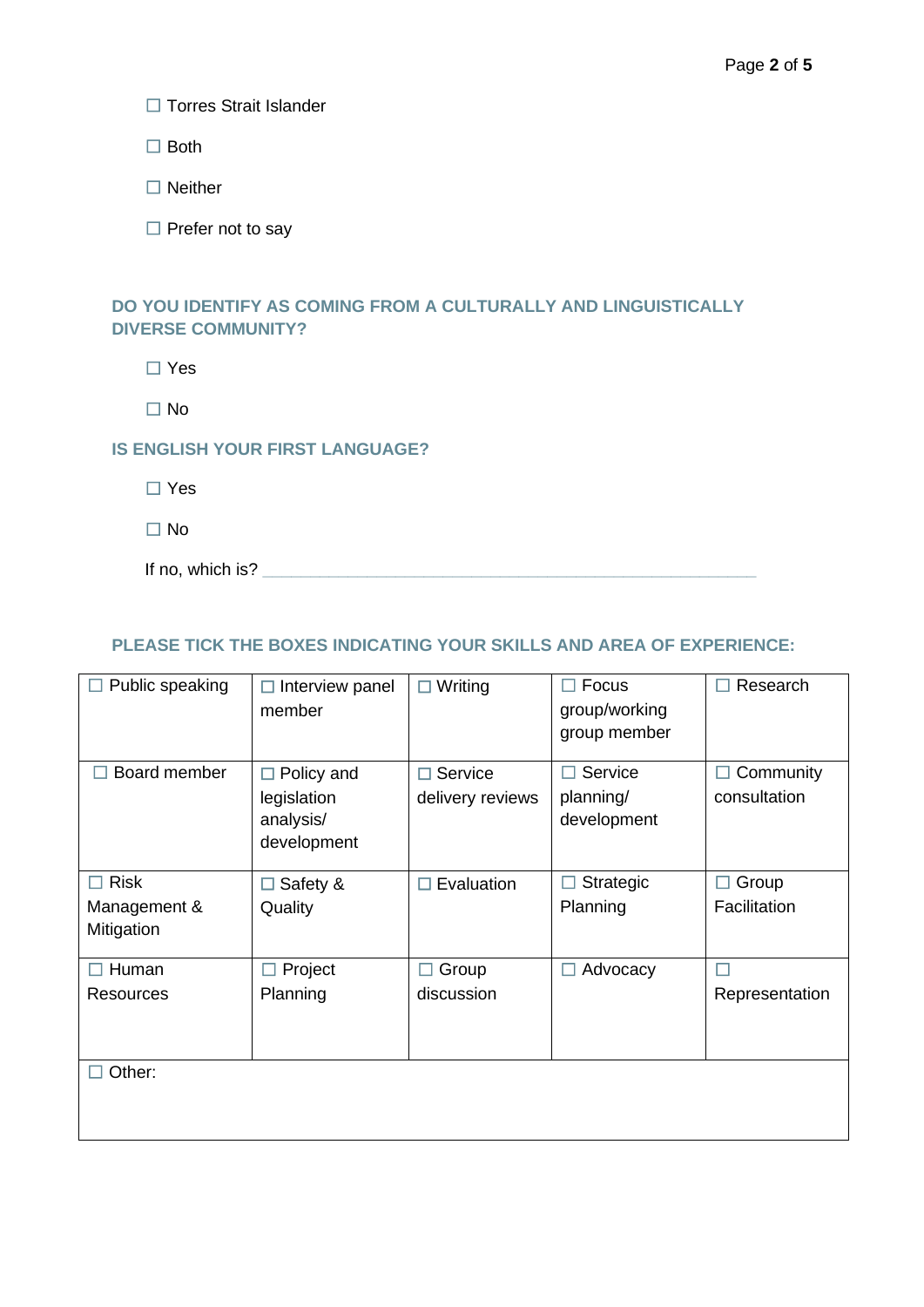#### **PLEASE TICK THE BOXES INDICATING THE TYPES OF SERVICES YOU/THE PERSON YOU SUPPORT HAVE ACCESSED:**

| <b>Adult Community</b><br><b>Mental Health</b><br><b>Community Services</b><br>(State) | Child and<br>П<br>Adolescent Mental<br><b>Health Services</b><br>(State) | Older<br>$\mathsf{L}$<br><b>Persons Mental</b><br>Health (State) | Alcohol and<br><b>Drug Services</b><br>(State) | Community<br>П<br>managed Mental<br>Health Services (e.g.,<br>Baptcare, Anglicare,<br>headspace) |
|----------------------------------------------------------------------------------------|--------------------------------------------------------------------------|------------------------------------------------------------------|------------------------------------------------|--------------------------------------------------------------------------------------------------|
| Community                                                                              | <b>Private Adult</b><br>L.                                               | <b>Private Youth</b>                                             | <b>Private Older</b>                           | Private Alcohol and                                                                              |
| managed Alcohol<br>and Drug Services<br>(e.g., Salvation<br>Army)                      | <b>Mental Health</b>                                                     | <b>Mental Health</b>                                             | Person Mental<br>Health                        | <b>Drug Services</b>                                                                             |
| <b>Forensic Mental</b>                                                                 | Housing support<br>Ш                                                     | $\Box$ NDIS                                                      | Employment                                     | Finance and                                                                                      |
| Health                                                                                 |                                                                          |                                                                  | support                                        | income support                                                                                   |
| Education<br>support                                                                   | Guardianship<br>Н                                                        | Legal Aid<br>ப                                                   | Police<br>- 1                                  |                                                                                                  |
| Other:                                                                                 |                                                                          |                                                                  |                                                |                                                                                                  |

## **AVAILABILITY (preferred days and hours):**

| <b>MON</b>   |  |
|--------------|--|
| <b>TUES</b>  |  |
| <b>WED</b>   |  |
| <b>THURS</b> |  |
| <b>FRI</b>   |  |

**WHAT METHOD OF TRANSPORT DO YOU USE? \_\_\_\_\_\_\_\_\_\_\_\_\_\_\_\_\_\_\_\_\_\_\_\_\_\_\_\_\_\_\_\_**

**TRAVEL (please tick the travel you are willing to do)**

□ Local Only

☐ Intrastate (around Tasmania)

☐ Interstate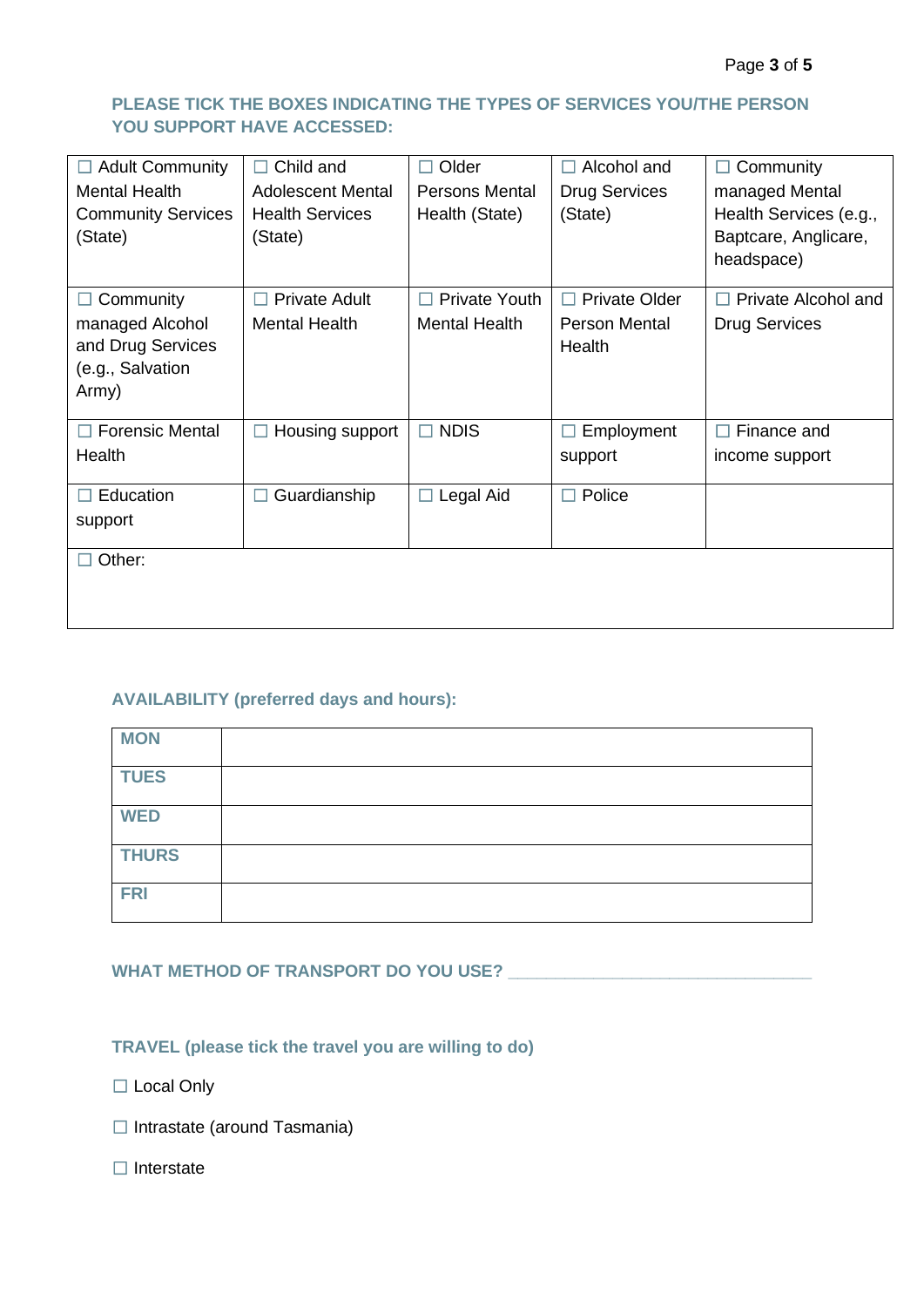**DETAILS OF YOUR RELEVANT SKILLS AND EXPERIENCE (work, support role, etc) (please attach a separate document if more space is required)**

#### **WHY DO YOU WANT TO JOIN THE FAMILY AND FRIEND REPRESENTATIVE PROGRAM?**

#### **CAN YOU SHARE YOUR EXPERIENCES WITH MENTAL HEALTH AND OR AOD SERVICES? (Please only share what you are comfortable sharing)**

#### **DO YOU HAVE ANY OTHER QUESTIONS?**